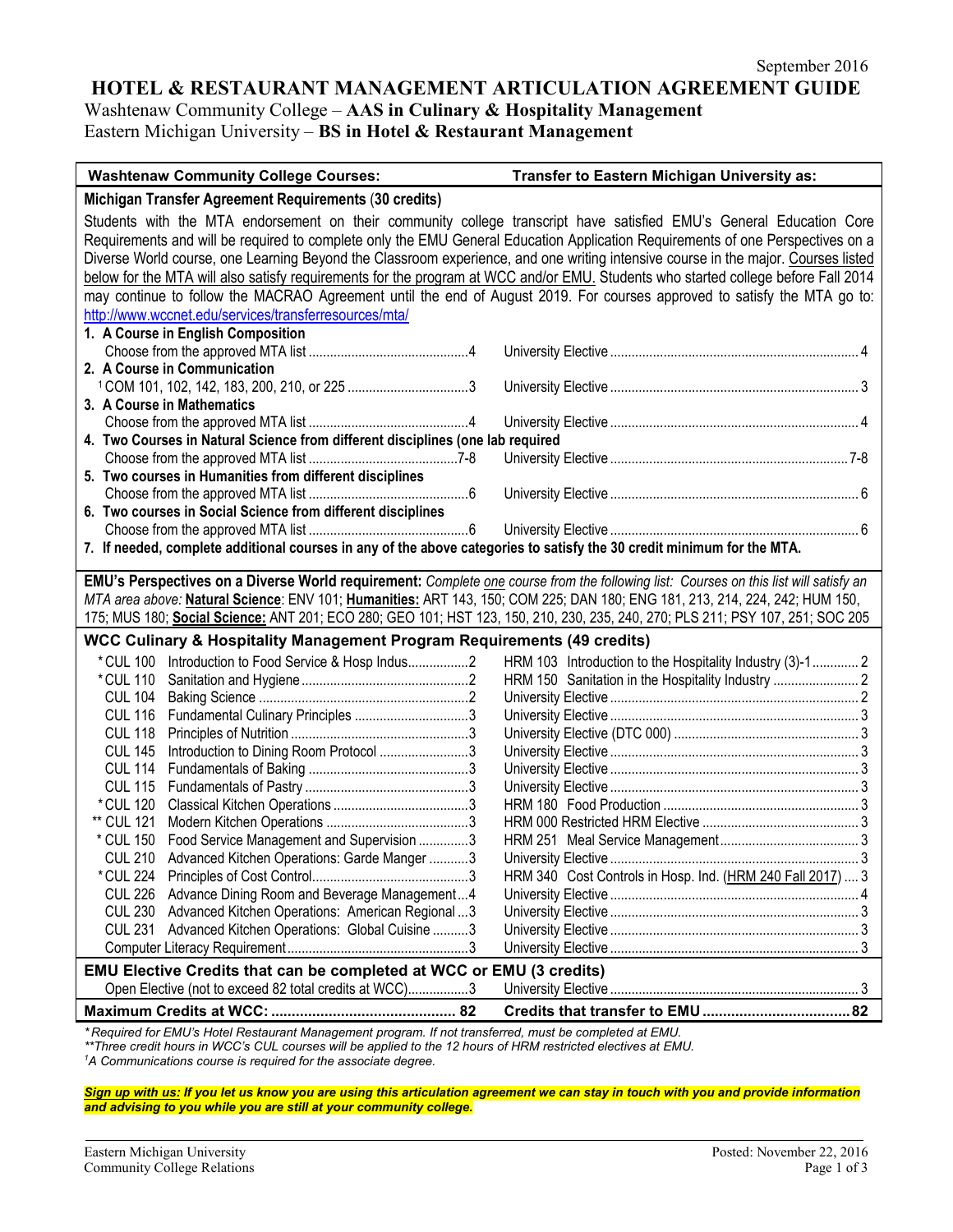# **HOTEL & RESTAURANT MANAGEMENT ARTICULATION AGREEMENT GUIDE**

Washtenaw Community College – **AAS in Culinary & Hospitality Management** Eastern Michigan University – **BS in Hotel & Restaurant Management**

# **Completion of the Hotel and Restaurant Management Program at EMU**

| <b>Major Requirements</b>                                      | (33 credits) |
|----------------------------------------------------------------|--------------|
| <sup>1</sup> COT 300W Research & Writing: Tech Career Persp  3 |              |
| Commercial Purchasing (HRM 241 Fall 2017) .3<br><b>HRM 441</b> |              |
| Hotel Operations Management3<br><b>HRM 268</b>                 |              |
| Co-op Education in HRM3<br><sup>2</sup> HRM 289L               |              |
| Legal Aspects of the Hospitality Industry3<br><b>HRM 376</b>   |              |
| Co-op Education in HRM3<br><sup>2</sup> HRM 389L               |              |
| Human Resource Issues in Hosp Industry  3<br><b>HRM 410</b>    |              |
| <b>HRM 430</b><br>Seminar in Hospitality Management3           |              |
| Meetings and Events Management3<br><b>HRM 450</b>              |              |
| Hospitality Industry Marketing3<br><b>HRM 470</b>              |              |
| Strategies in Hospitality Management3<br><b>HRM 496</b>        |              |
| <b>HRM Restricted Elective Courses (9 credits)</b>             |              |
| Choose nine credit hours from the following: 9                 |              |
| HRM 177/178/179 Special Topics (1/2/3)                         |              |
| HRM 277/278/279 Special Topics (1/2/3)                         |              |
| Hospitality Technology Management (3)<br><b>HRM 330</b>        |              |
| Hospitality Facilities Management (3)<br><b>HRM 350</b>        |              |
| HRM 377/378/379 Special Topics (1/2/3)                         |              |
| <b>HRM 360</b><br>Franchising & Contract Management (3)        |              |
| Club and Resort Management (3)<br><b>HRM 396</b>               |              |
| Quality Service Management (3)<br><b>HRM 420</b>               |              |
| <b>HRM 455</b><br>Entrepreneurship in Hospitality Ind (3)      |              |
| <b>HRM 460</b><br>Advanced Foodservice Management (3)          |              |
| Advanced Topics in Hosp. Mgmt. (3)<br><b>HRM 465</b>           |              |
| International Hospitality Management (3)<br><b>HRM 475</b>     |              |
| Gaming and Casino Management (3)<br><b>HRM 480</b>             |              |
| Beverage Management (3)<br><b>HRM 485</b>                      |              |
| HRM 497/498/499 Independent Study (1/2/3)                      |              |
| Other courses by approval of Program Coordinator               |              |
|                                                                |              |
|                                                                |              |
|                                                                |              |
| $1$ Satisfies the Writing Intensive requirement                |              |

# HRM Restricted Elective ...................................................3

| <b>Fall Semester</b> |                                                    | $(15 \text{ credits})$ |
|----------------------|----------------------------------------------------|------------------------|
|                      | HRM 268 Hotel Operations Management 3              |                        |
|                      | HRM 376 Legal Aspects of the Hosp Industry3        |                        |
|                      | HRM 410 Human Resource Issues in Hosp Mgmt3        |                        |
|                      | HRM 441 Commercial Purchasing (HRM 241 Fall 2017)3 |                        |
|                      |                                                    |                        |
|                      |                                                    |                        |

**Sample Sequence for completing the program** *Courses may not be offered every semester. Consult the*

*For semesters that courses are offered see the HRM website [www.emich.edu/cot/tpsm/programs/hrm/documents/ugrad\\_rotation\\_revised.pdf](http://www.emich.edu/cot/tpsm/programs/hrm/documents/ugrad_rotation_revised.pdf)* **Spring/Summer Semester (6 credits)** COT 300W Research and Writing: Tech Career Persp....3

*HRM program advisor to make a plan of study.*

#### **Winter Semester (15 credits)** 1HRM 289L Co-op Education in HRM.................................3 HRM 430 Seminar in Hospitality Management................3 HRM 450 Meetings and Events Mgmt.............................3 HRM 470 Hospitality Industry Marketing ...........................3

| <b>Spring/Summer Semester</b>                   | (6 credits) |
|-------------------------------------------------|-------------|
|                                                 |             |
| HRM 496 Strategies in the Hospitality Industry3 |             |

*<sup>1</sup> Satisfies the Writing Intensive requirement 2 Satisfies the Learning beyond the Classroom requirement*

*<sup>3</sup> A minimum of 124 credits is required for graduation.*